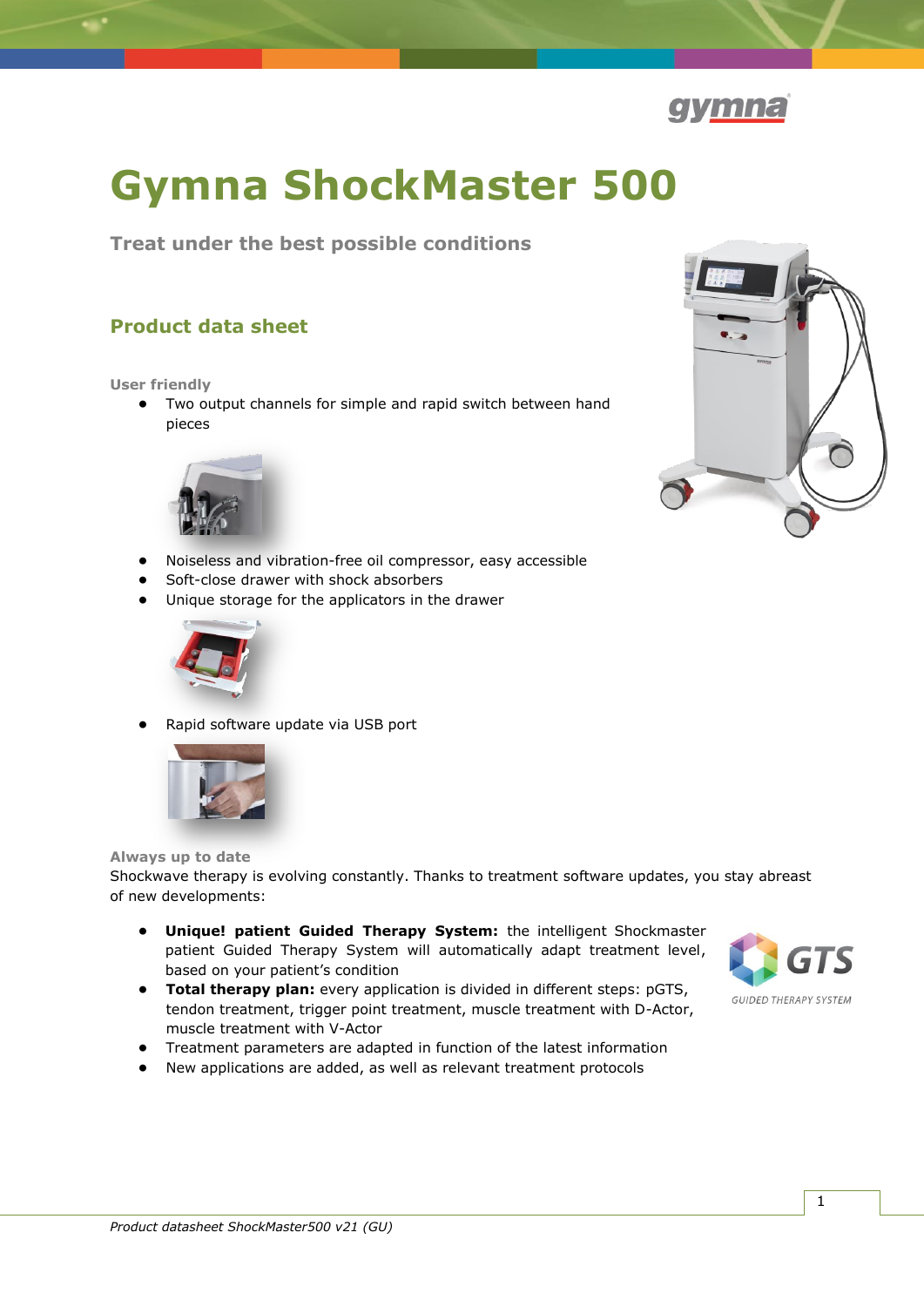

**Intuitive user interface**

**Easy application search:** submenu's based on the affected tissue



- **Unique soft start function** gradual pressure buildup for higher comfort for patient
- **• Unique anatomical library**: function, origin, insertion, innervation and blood supply for all main muscles
- **• Unique Marked treatment area and referred pain with trigger point**



- **•** Medical information on indications treated by shockwaves
- Patient follow up system via VAS (pain score)



- **• Safety restriction**: preventing the use of an inappropriate handpiece
- **• Pop-up** after 1.25 million shocks, when revision is needed

**NEW Handpiece Short**

- **•** Ergonomic design: lightweight and well balanced
- **•** Integrated soft grip materials
- Extended energy range: starting level at 0,3bareff
- **•** Broader application: more patients, more applications
- **•** Compatible with new Fascia and Spine applicators<br>• Backwards Compatibility: the Handniece Short ma
- **•** Backwards Compatibility: the Handpiece Short may be used on all ShockMaster devices provided that the mandatory software update is performed







*Fascia applicator set Spine applicator set*

**Gymna Club**

**Free subscription** on the Gymna club: Extra information about shockwave therapy with the Gymna ShockMaster: literature, technical support, software updates for free, extra marketing material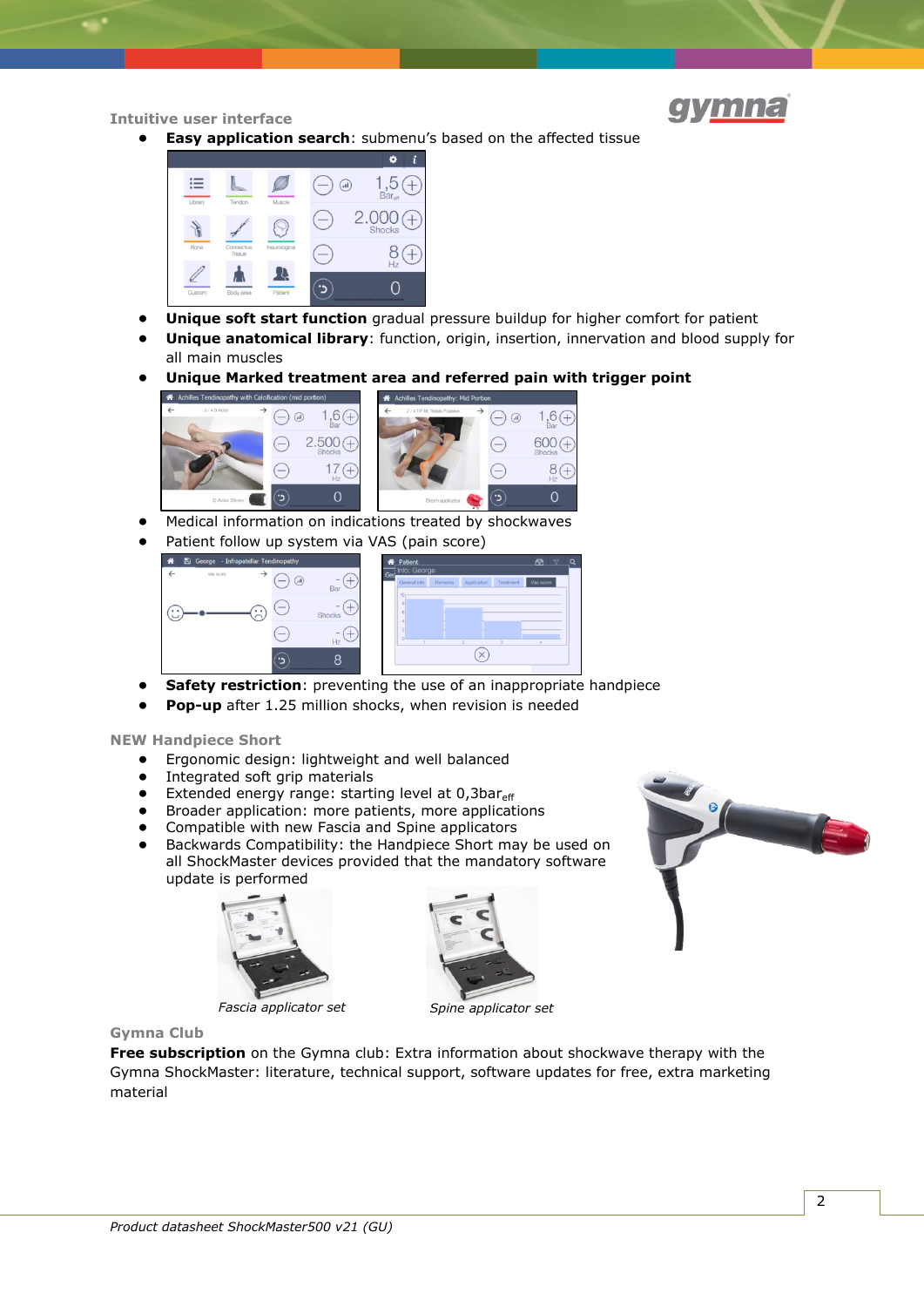

# **Technical specifications**

| Characteristics                        |                                                                    |
|----------------------------------------|--------------------------------------------------------------------|
| Dimensions (H x D x W cm)              | $102 \times 58 \times 57$                                          |
| Weight (kg)                            | 65                                                                 |
| Integrated trolley                     | 4 extra-large swiveling wheels for superior mobility               |
|                                        | Made in aluminum                                                   |
|                                        | Side protection for the device                                     |
| Compressor                             | In trolley (oil), noiseless, vibration free                        |
|                                        | 8 bar                                                              |
| Connections                            | 2                                                                  |
| Touch screen                           | 7inch                                                              |
|                                        | Full color                                                         |
|                                        | 180° view                                                          |
|                                        |                                                                    |
| User interface                         |                                                                    |
| Plug and play<br>List of indications   | Choose your own settings<br>43 indications                         |
|                                        |                                                                    |
| Total therapy plan                     | Every indication divided in different steps                        |
| Pre-programmed settings                | > 90 programs                                                      |
| Body part                              | Choose indications via a body area                                 |
| Marked treatment area                  | Treatment area marked on the pictures during treatment             |
| Trigger point referred pain indication | Tendon applications                                                |
| Quick start                            |                                                                    |
|                                        | Muscle applications                                                |
|                                        | Bone applications                                                  |
|                                        | Connective applications                                            |
|                                        | Neurological applications                                          |
|                                        | Custom applications                                                |
| Patient database                       | Save up to 2500 patients                                           |
|                                        | Visual analogue pain scale                                         |
|                                        | Follow up pain evolution                                           |
| Backup system                          | On usb stick                                                       |
| Medical e-book                         | Anatomical library (muscles, nerves and blood vessels)             |
|                                        | Information about shockwave indications                            |
|                                        | Information about applicators                                      |
|                                        | Contra-indications                                                 |
| Pre-set counter                        | Supported via illuminated bar                                      |
| Soft start                             | Slowly building up intensity automatically                         |
| Software update                        | Via USB port                                                       |
| Performance                            |                                                                    |
| Frequency range                        | 0,5 - 21 Hz (in steps of 0,1 Hz)                                   |
| Max frequency with V-Actor             | 35 Hz                                                              |
| Pressure range                         | $0,3 - 5$ bar <sub>eff</sub> (in steps of 0.1 bar <sub>eff</sub> ) |
| <b>Hand piece and applicators</b>      |                                                                    |
| On/off function                        | Electronic, no air cooling                                         |
| Weight (kg)                            | 0,48 kg                                                            |
| Ergonomics                             | Integrated soft rubber protection                                  |
| V-Actor vibration therapy              | Available                                                          |
| Revision kit (standard)                | 4 revisions                                                        |
|                                        |                                                                    |